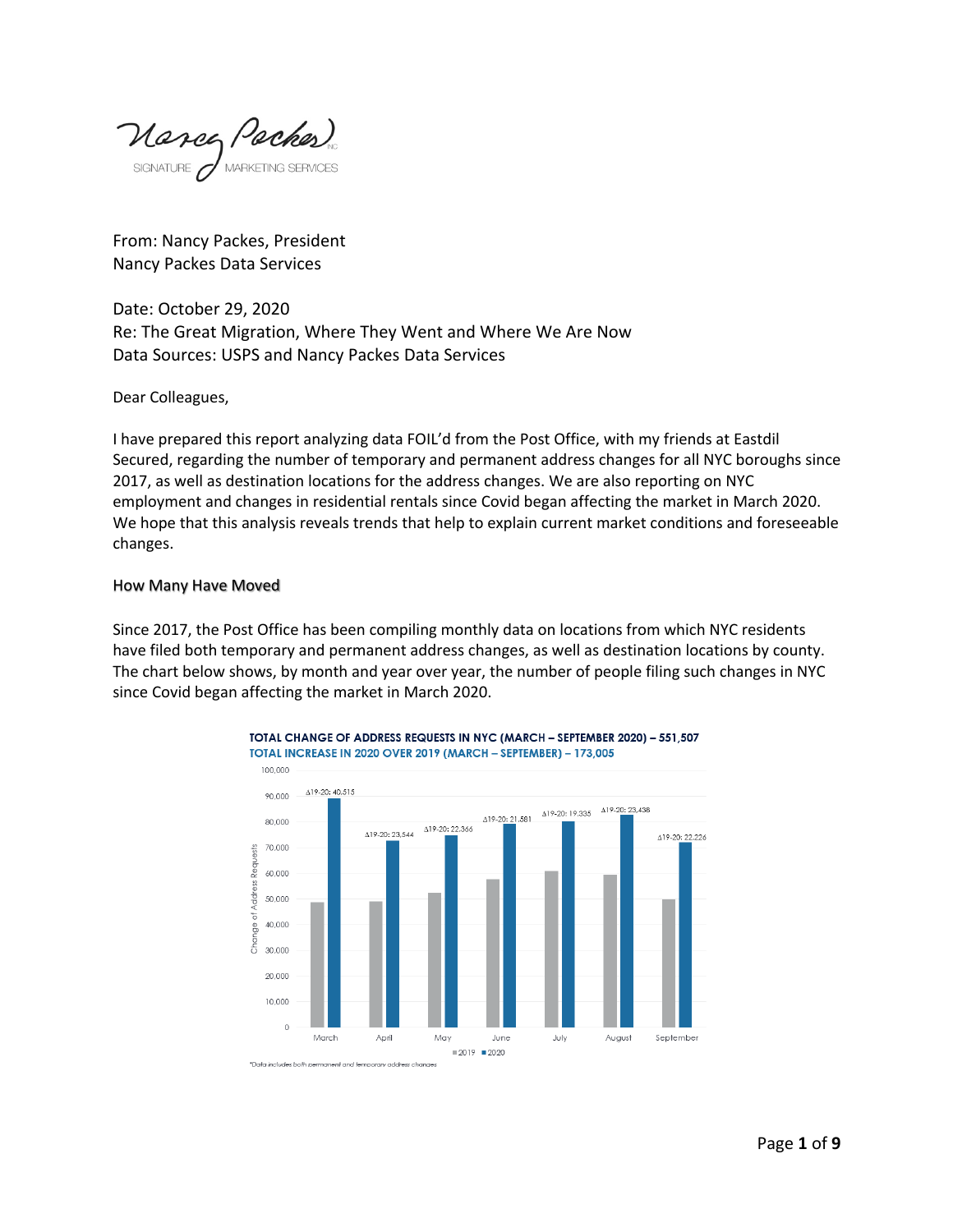The increase in the total number of address changes, both temporary and permanent, since Covid began affecting the market in March and through September, compared to the prior year, is approximately 173,000. This is a substantial 46% increase over 2019. The effect is compounded by the fact that, in 2019, the population decrease would have been offset by an influx reflecting new job creation. As we shall detail later, there was no such offsetting trend in 2020, so that the total population loss of about 550,000 reflects the true impact on the market.

March saw the largest monthly movement, most probably in reaction to school closures. This would include families with second homes in the counties near the City taking refuge there, as well as many students. For April through August, the monthly number hovers around 20,000 and probably reflects the exodus of renters at the expiration of their leases. Most building owners time leases to expire in the warmer months when demand and pricing are higher. If this observation is correct, October moveouts will be lower. This also means that the moveouts will slow, as fewer and fewer leases are set to expire through the year end and will increase gradually until the new leasing season begins in May 2021. Also, offices have begun reopening and many people will hesitate to move as plans emerge to repopulate workplaces. For both reasons, we can expect the exodus to slow through the fall and winter months and rental demand to stabilize.

As offices repopulate, given the need for more space per worker because of density concerns, companies will experiment with models of split time, part working from home and part in the office that will keep employees within commuting distance to the office. This will also help to stabilize rents in the City.

The exodus has not escaped attention. On May 15, the New York Times published an article, based on smart phone location data, stating that 420,000 people had left the City between March 1 and May 1. Considering total changes of address for the period March through May 1 of about 240,000 and considering 2.4 average persons per household in the City, the total number of people leaving the City during that period could have been 575,000. In the household, many small children do not yet have access to smart phones, so the numbers are roughly in sync. Smart phone location data may help track the evolution of such trends in the future.

A change of address can be temporary or permanent. The chart below shows total permanent changes of address, by month, since 2017. The data is further parsed to indicate if the move was within the City or out of the City. For the period March through September 2020, the total number of permanent changes of address with a destination outside the City is about 170,000. This number probably reflects people who have lost jobs and do not expect to regain them soon, like in retail, and those who have been told they can work from home indefinitely.

As the chart below shows, most permanent address changes are to locations within the City.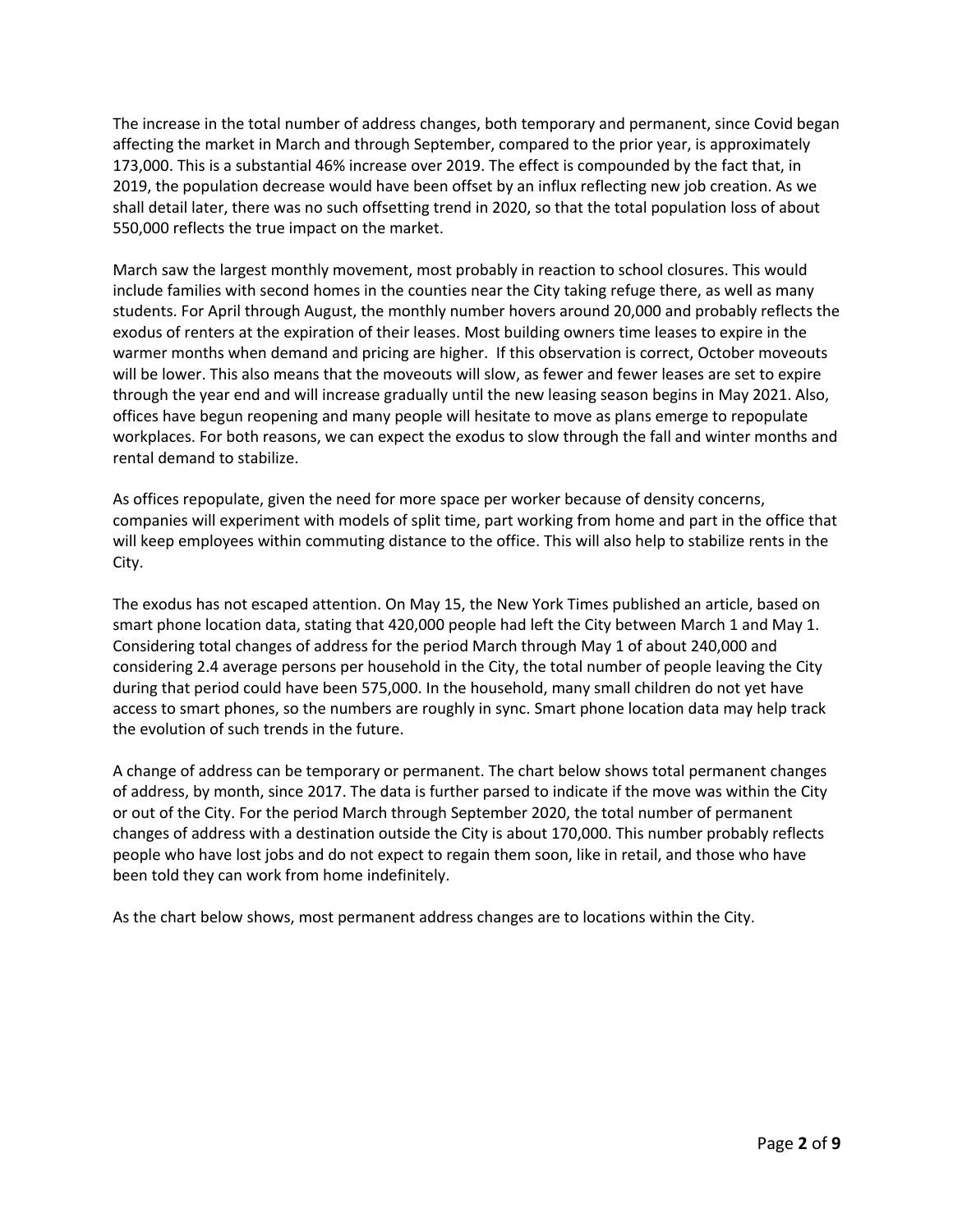

PERMANENT INTRABOROUGH, INTERBOROUGH, AND OUT OF CITY REQUESTS - 429,167

# First, please note that the total permanent requests, 429,167, is less than the 551,507 reported for all changes of address, temporary and permanent. Temporary address changes probably represent people leaving the City for relatively brief respites from the lockdown and who intend to return. Their movement does not contribute to the long-term trends we are considering.

Intra borough moves were slightly lower than in 2019, probably because landlords were very aggressive in accommodating renewal rent requests. Interborough moves were only minimally greater, and most likely reflect the search for greater value, with Manhattan losing most and Queens gaining most as shall be discussed below concerning rent changes post Covid.

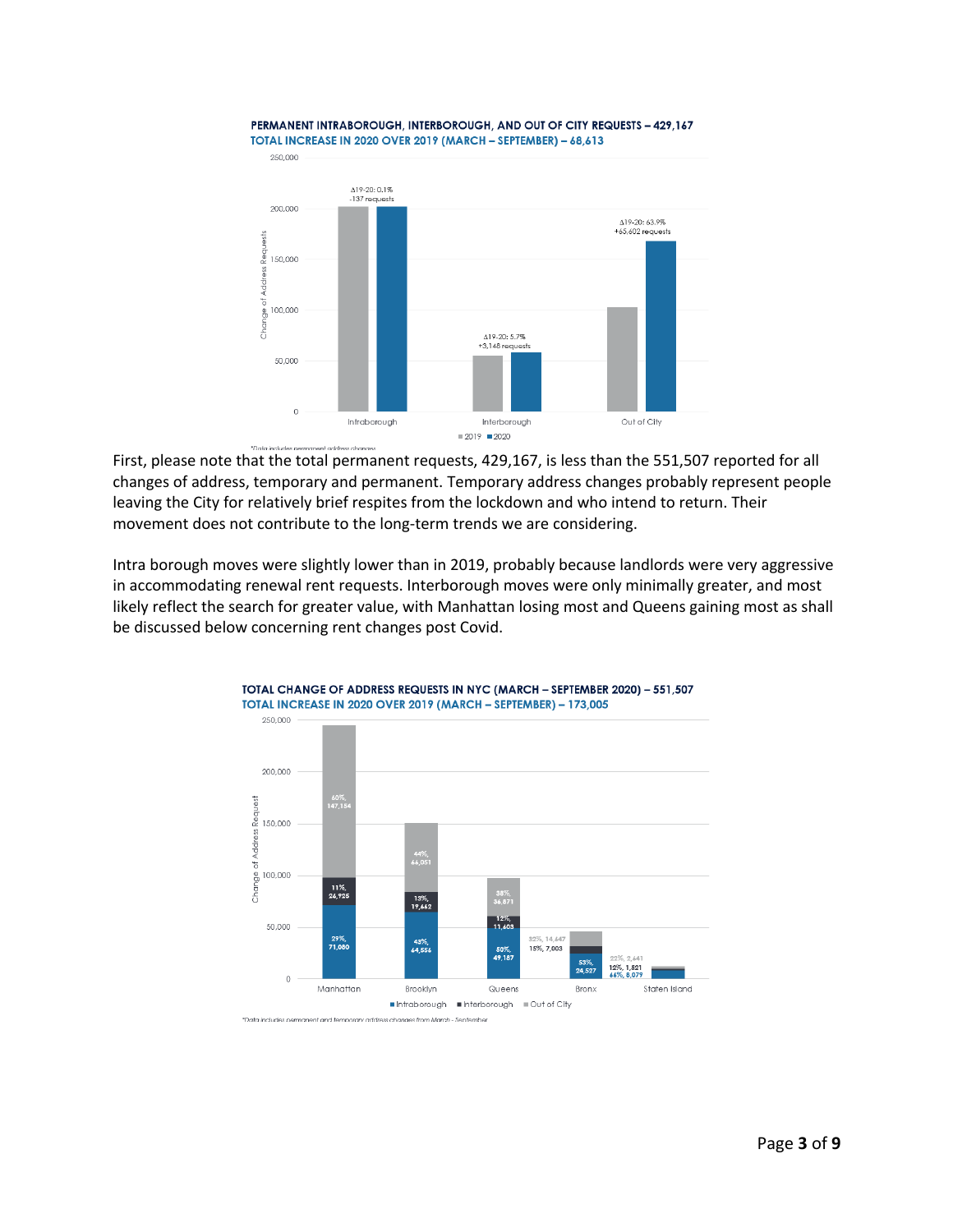Where Are They Going

Concerning the number of people moving out of the City, the chart below shows the top 15 destinations, by county, representing about 50% of address changes from March through September 2020.



It is interesting to note that the top 11 destinations are shared by all three boroughs, despite their very different income levels. For the most part, these counties, such as Westchester, Fairfield and Suffolk, represent the locations of weekend homes for affluent New Yorkers who own or rent in the City. If they own, they typically did not try to sell their apartments during the pandemic conditions in the market. They have been working from home and their change of residence does not affect the economics of the City. Some of these more affluent City residents rent and their permanent moves have affected rental values and vacancy rates in very high-end buildings. Moves to Hudson County probably represent the search for lower cost rentals in Jersey City and do affect values in the rental market.

The remaining half of changes of address out of the City since March are dispersed among 200 counties. These probably represent students returning home because of school closings and many who returned home having lost their jobs. There is a very good chance many in this group will return to the City: students when schools open and many who were furloughed will return when businesses gain clarity on the future and resume normal operations.

So, while the increase annually in people who left the City is substantial, many will return, but that is not the only factor affecting values in the residential market. Job losses are.

According to the Bureau of labor Statistics, the unemployment rate in Manhattan has changed from 3.7% in 2019 to 15.9% today. Brooklyn and Queens went from approximately 4% to more than 20%. The retail and hospitality industries have lost about half their employees. While hospitality should eventually recover, retail is far more problematic. The spaces will be occupied by retail or other uses, but price discovery, when demand has fallen so drastically, will be a drawn out process.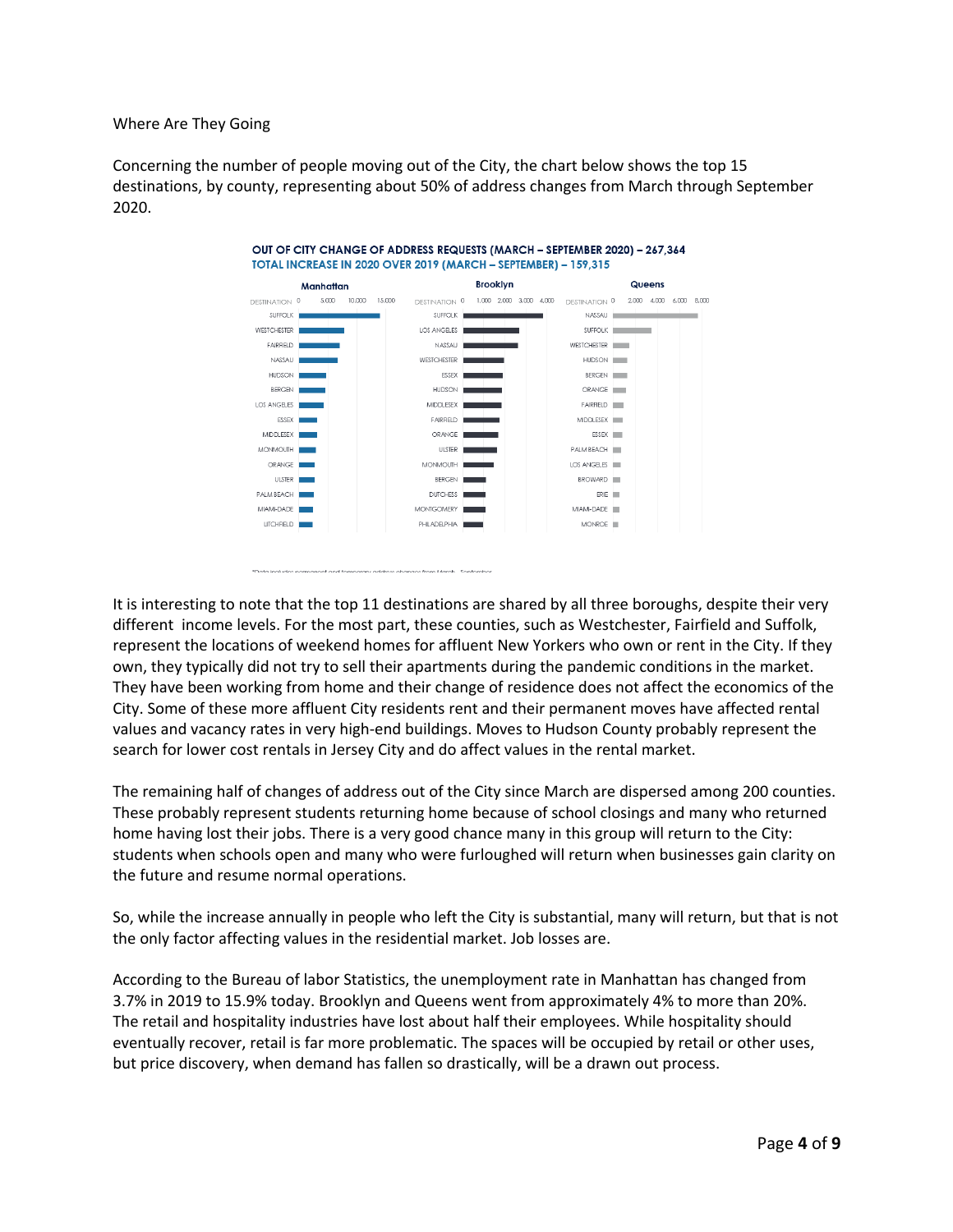However, retail and hospitality are not significant drivers of demand in the residential market. Finance, Business and Professional Services and the Tech Sector are. Each has lost a substantial number of employees: Technology has lost 5% or about 10,000 jobs, Finance has lost 6.5% or about 30,000 jobs and Business and Professional Services more than 13% or about 92,000 jobs. The loss of about 140,000 jobs in these key areas has had an enormous impact on the rental market. It has also affected the sale market, but that's a far more complex analysis than should be dealt with here, given the weakness preexisting Covid.

#### What Happened to Rents

The chart below shows the changes in gross and net rents from March through September 2019 compared to the same months in 2020 for Manhattan, Brooklyn and Queens, for core and non-core areas. All data in the charts below are from Nancy Packes Data Services, Transactions Database. The data include studio through two- bedroom homes. Three-bedroom homes were not included because they are not evenly distributed across the areas and skew the data.

|                              |      |         |          |         |          |         |          | Manhattan Gross Rent in Attended Rental Buildings Comparing March through Oct. 2020 with 2019, Core and Non-Core Areas* |          |         |          |         |          |         |          |                 |                              |                             |
|------------------------------|------|---------|----------|---------|----------|---------|----------|-------------------------------------------------------------------------------------------------------------------------|----------|---------|----------|---------|----------|---------|----------|-----------------|------------------------------|-----------------------------|
| <b>Gross Rent</b>            |      | Mar.    | %<br>Mo. | Apr.    | %<br>Mo. | May     | %<br>Mo. | June                                                                                                                    | %<br>Mo. | July    | %<br>Mo. | Aug.    | %<br>Mo. | Sep.    | %<br>Mo. | Oct.            | Change<br>from<br>Mar to Sep | Yearly<br>Average<br>Change |
| Core 2020 - Rental Price     | Avg. | \$4,719 | $-4%$    | \$4,517 | $-3%$    | \$4,360 | 0%       | \$4,346                                                                                                                 | $-1%$    | \$4,316 | $-4%$    | \$4,139 | $-2%$    | \$4,075 | $-8%$    | \$3,737         | $-21%$                       | \$4,276                     |
| Core 2019 - Rental Price     | Avg. | \$4,419 | $-1%$    | \$4,374 | 3%       | \$4,517 | 2%       | \$4,600                                                                                                                 | 0%       | \$4,591 | 4%       | \$4,755 | 2%       | \$4,832 | $-4%$    | \$4,655         | 5%                           | \$4,593                     |
|                              |      |         |          |         |          |         |          |                                                                                                                         |          |         |          |         |          |         |          |                 |                              |                             |
| Non-Core 2020 - Rental Price | Avg. | \$2,662 | 12%      | \$2,977 | 4%       | \$3,090 | $-7%$    | \$2,871                                                                                                                 | 8%       | \$3,099 | 3%       | \$3,193 | $-9%$    | \$2,917 | $-7%$    | \$2,714         | 2%                           | \$2,940                     |
| Non-Core 2019 - Rental Price | Avg. | \$2,791 | $-3%$    | \$2,717 | 8%       | \$2,929 | 0%       | \$2,915                                                                                                                 | 11%      | \$3,236 | $-2%$    | \$3,163 | 0%       | \$3,171 | $-12%$   | \$2,803         | 0%                           | \$2,966                     |
|                              |      |         |          |         |          |         |          | Manhattan Net Rent in Attended Rental Buildings Comparing March through Oct. 2020 with 2019, Core and Non-Core Areas*   |          |         |          |         |          |         |          |                 |                              |                             |
| <b>Net Rent</b>              |      | Mar.    | %<br>Mo. | Apr.    | %<br>Mo. | May     | %<br>Mo. | June                                                                                                                    | %<br>Mo. | July    | %<br>Mo. | Aug.    | %<br>Mo. | Sep.    | %<br>Mo. | Oct.            | Change<br>from<br>Mar to Sep | Yearly<br>Average<br>Change |
| Core 2020 - Rental Price     | Avg. | \$4,600 | $-4%$    | \$4,402 | $-3%$    | \$4,253 | 2%       | \$4,349                                                                                                                 | $-4%$    | \$4,165 | $-5%$    | \$3,953 | $-7%$    | \$3,659 | $-9%$    | \$3,331         | $-28%$                       | \$4,089                     |
| Core 2019 - Rental Price     | Avg. | \$4,278 | $-1%$    | \$4,249 | 4%       | \$4,425 | 2%       | \$4,507                                                                                                                 | 0%       | \$4,499 | 3%       | \$4,649 | 1%       | \$4,694 | $-4%$    | \$4,514         | 6%                           | \$4,477                     |
|                              |      |         |          |         |          |         |          |                                                                                                                         |          |         |          |         |          |         |          |                 |                              |                             |
|                              |      |         |          |         |          | \$2,964 | $-6%$    | \$2,780                                                                                                                 | 9%       | \$3,025 | 1%       | \$3,047 | $-11%$   | \$2,727 | $-9%$    | \$2,474         | $-5%$                        | \$2,819                     |
| Non-Core 2020 - Rental Price | Avg. | \$2,616 | 12%      | \$2,919 | 2%       |         |          |                                                                                                                         |          |         |          |         |          |         |          |                 |                              |                             |
| Non-Core 2019 - Rental Price | Avg. | \$2,771 | $-2%$    | \$2,704 | 8%       | \$2,911 | $-1%$    | \$2,894                                                                                                                 | 12%      | \$3,230 | $-2%$    | \$3,151 | 0%       | \$3,138 |          | $-11\%$ \$2.794 | 1%                           | \$2,949                     |

\*Core includes all neighborhoods south of and including the UWS and Manhattan Valley on the West Side and Carnegie Hill & Yorkville on the East Side

Non-core includes all other neighborhoods in the borough

|                              | Brooklyn Gross Rent in Attended Rental Buildings Comparing March through Oct. 2020 with 2019, Core and Non-Core Areas* |         |          |         |          |         |          |         |          |         |          |         |          |                                                                                                                      |          |         |                              |                             |
|------------------------------|------------------------------------------------------------------------------------------------------------------------|---------|----------|---------|----------|---------|----------|---------|----------|---------|----------|---------|----------|----------------------------------------------------------------------------------------------------------------------|----------|---------|------------------------------|-----------------------------|
| <b>Gross Rent</b>            |                                                                                                                        | Mar.    | %<br>Mo. | Apr.    | %<br>Mo. | May     | %<br>Mo. | June    | %<br>Mo. | July    | %<br>Mo. | Aug.    | %<br>Mo. | Sep.                                                                                                                 | %<br>Mo. | Oct.    | Change<br>from<br>Mar to Sep | Yearly<br>Average<br>Change |
| Core 2020 - Rental Price     | Avg.                                                                                                                   | \$3,957 | 4%       | \$4,104 | $-5%$    | \$3,889 | $-3%$    | \$3,767 | $-2%$    | \$3,694 | 2%       | \$3,756 | $-7%$    | \$3,506                                                                                                              | 7%       | \$3,741 | $-5%$                        | \$3,802                     |
| Core 2019 - Rental Price     | Avg.                                                                                                                   | \$3,774 | $-1%$    | \$3,745 | $-1%$    | \$3,712 | 3%       | \$3,814 | 2%       | \$3,903 | $-1%$    | \$3,861 | 4%       | \$4,012                                                                                                              | $-1%$    | \$3,975 | 5%                           | \$3,849                     |
|                              |                                                                                                                        |         |          |         |          |         |          |         |          |         |          |         |          |                                                                                                                      |          |         |                              |                             |
| Non-Core 2020 - Rental Price | Avg.                                                                                                                   | \$3,525 | 4%       | \$3,671 | $-18%$   | \$3,025 | 3%       | \$3,126 | $-6%$    | \$2,938 | 3%       | \$3,039 | 7%       | \$3,260                                                                                                              | $-10%$   | \$2,936 | $-17%$                       | \$3,190                     |
| Non-Core 2019 - Rental Price | Avg.                                                                                                                   | \$2,987 | 11%      | \$3,318 | 0%       | \$3,306 | $-4%$    | \$3,162 | $-2%$    | \$3,104 | 2%       | \$3,159 | 4%       | \$3,293                                                                                                              | 2%       | \$3,361 | 13%                          | \$3,211                     |
|                              |                                                                                                                        |         |          |         |          |         |          |         |          |         |          |         |          | Brooklyn Net Rent in Attended Rental Buildings Comparing March through Oct. 2020 with 2019, Core and Non-Core Areas* |          |         |                              |                             |
| <b>Net Rent</b>              |                                                                                                                        | Mar.    | %<br>Mo. | Apr.    | %<br>Mo. | May     | %<br>Mo. | June    | %<br>Mo. | July    | %<br>Mo. | Aug.    | %<br>Mo. | Sep.                                                                                                                 | %<br>Mo. | Oct.    | Change<br>from<br>Mar to Sep | Yearly<br>Average<br>Change |
| Core 2020 - Rental Price     | Avg.                                                                                                                   | \$3,861 | 2%       | \$3,953 | $-5%$    | \$3,759 | -4%      | \$3,610 | $-2%$    | \$3,549 | 0%       | \$3,556 | $-11%$   | \$3,160                                                                                                              | 11%      | \$3,499 | $-9%$                        | \$3,618                     |
| Core 2019 - Rental Price     | Avg.                                                                                                                   | \$3,624 | 0%       | \$3,623 | 0%       | \$3,620 | 1%       | \$3,673 | 3%       | \$3,766 | $-1\%$   | \$3,714 | 4%       | \$3,871                                                                                                              | 0%       | \$3,872 | 7%                           | \$3,720                     |
|                              |                                                                                                                        |         |          |         |          |         |          |         |          |         |          |         |          |                                                                                                                      |          |         |                              |                             |
| Non-Core 2020 - Rental Price | Avg.                                                                                                                   | \$3,393 | 5%       | \$3,576 | $-17%$   | \$2,957 | 3%       | \$3,038 | -8%      | \$2,789 | 5%       | \$2,920 | 9%       | \$3,184                                                                                                              | $-11%$   | \$2,835 | $-16%$                       | \$3,087                     |
|                              |                                                                                                                        |         | 10%      | \$3,177 | $-1%$    | \$3,158 | $-4%$    | \$3,034 | $-1%$    | \$2,995 | 1%       | \$3,017 | 5%       | \$3,165                                                                                                              | 1%       | \$3,211 | 11%                          | \$3,080                     |
| Non-Core 2019 - Rental Price | Avg.                                                                                                                   | \$2,883 |          |         |          |         |          |         |          |         |          |         |          |                                                                                                                      |          |         |                              |                             |

\*Core includes Boerum Hill, Brooklyn Heights, Clinton Hill, Downtown Brooklyn, Dumbo, Fort Greene, Greenpoint, Park Slope, Williamsburg

Non-core includes all other neighborhoods in the borough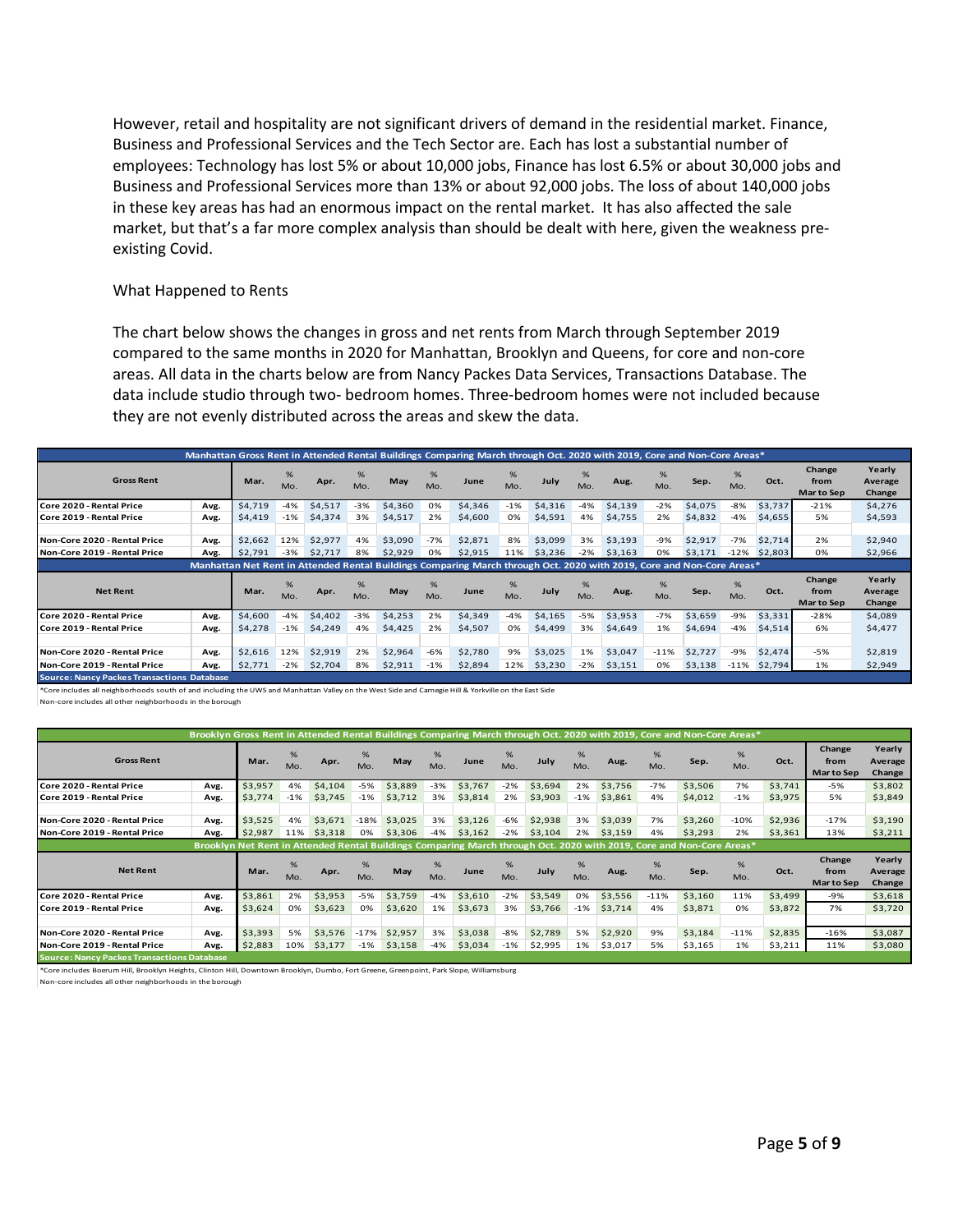| <b>Gross Rent</b>            |      | Mar.    | %<br>Mo. | Apr.    | %<br>Mo. | May     | %<br>Mo. | June    | %<br>Mo. | July    | %<br>Mo. | Queens Gross Rent in Attended Rental Buildings Comparing March through Oct. 2020 with 2019, Core and Non-Core Areas*<br>Aug. | %<br>Mo. | Sep.                                                                                                               | %<br>Mo. | Oct.    | Change<br>from<br>Mar to Sep       | Yearly<br>Average<br>Change |
|------------------------------|------|---------|----------|---------|----------|---------|----------|---------|----------|---------|----------|------------------------------------------------------------------------------------------------------------------------------|----------|--------------------------------------------------------------------------------------------------------------------|----------|---------|------------------------------------|-----------------------------|
| Core 2020 - Rental Price     | Avg. | \$3,558 | 3%       | \$3,665 | $-3%$    | \$3,567 | 6%       | \$3,777 | $-3%$    | \$3,672 | $-3%$    | \$3,556                                                                                                                      | $-6%$    | \$3,341                                                                                                            | 9%       | \$3,648 | 3%                                 | \$3,598                     |
| Core 2019 - Rental Price     | Avg. | \$3,457 | 1%       | \$3,480 | 3%       | \$3,595 | 0%       | \$3,604 | $-1%$    | \$3,571 | 5%       | \$3,737                                                                                                                      | $-4%$    | \$3,571                                                                                                            | $-3%$    | \$3,447 | 0%                                 | \$3,558                     |
|                              |      |         |          |         |          |         |          |         |          |         |          |                                                                                                                              |          |                                                                                                                    |          |         |                                    |                             |
| Non-Core 2020 - Rental Price | Avg. | \$2,457 | $-10%$   | \$2,213 | 11%      | \$2,458 | $-3%$    | \$2,375 | 6%       | \$2,513 | $-3%$    | \$2,448                                                                                                                      | 4%       | \$2,547                                                                                                            | $-2%$    | \$2,507 | 2%                                 | \$2,440                     |
| Non-Core 2019 - Rental Price | Avg. | \$2.277 | 3%       | \$2.334 | 3%       | \$2,403 | $-2%$    | \$2,354 | 9%       | \$2,565 | 4%       | \$2,665                                                                                                                      | 3%       | \$2,732                                                                                                            | $-6%$    | \$2,575 | 13%                                | \$2,488                     |
|                              |      |         |          |         |          |         |          |         |          |         |          |                                                                                                                              |          |                                                                                                                    |          |         |                                    |                             |
|                              |      |         |          |         |          |         |          |         |          |         |          |                                                                                                                              |          | Queens Net Rent in Attended Rental Buildings Comparing March through Oct. 2020 with 2019, Core and Non-Core Areas* |          |         |                                    |                             |
| <b>Net Rent</b>              |      | Mar.    | %<br>Mo. | Apr.    | %<br>Mo. | May     | %<br>Mo. | June    | %<br>Mo. | July    | %<br>Mo. | Aug.                                                                                                                         | %<br>Mo. | Sep.                                                                                                               | %<br>Mo. | Oct.    | Change<br>from<br><b>Marto Sep</b> | Yearly<br>Average<br>Change |
| Core 2020 - Rental Price     | Avg. | \$3,416 | 4%       | \$3,536 | $-3%$    | \$3,424 | 6%       | \$3,618 | $-4%$    | \$3,471 | $-4%$    | \$3,349                                                                                                                      | $-7%$    | \$3,105                                                                                                            | 8%       | \$3,348 | $-2%$                              | \$3,408                     |
| Core 2019 - Rental Price     | Avg. | \$3,233 | 2%       | \$3,293 | 5%       | \$3,471 | 0%       | \$3,484 | $-2%$    | \$3,416 | 5%       | \$3,589                                                                                                                      | $-4%$    | \$3,440                                                                                                            | $-4%$    | \$3,300 | 2%                                 | \$3,403                     |
|                              |      |         |          |         |          |         |          |         |          |         |          |                                                                                                                              |          |                                                                                                                    |          |         |                                    |                             |
| Non-Core 2020 - Rental Price | Avg. | \$2,455 | $-10%$   | \$2,199 | 11%      | \$2,447 | $-4%$    | \$2,358 | 5%       | \$2,483 | $-3%$    | \$2,402                                                                                                                      | 1%       | \$2,423                                                                                                            | $-1%$    | \$2,390 | $-3%$                              | \$2,395                     |

\*Core includes Long Island City and Hunters Point.

Non-core includes all other neighborhoods in the borough

Among the three boroughs, Manhattan core was hardest hit, dropping 12% gross and 14% net. These are probably the result of intra borough moves discussed above. Non-core Manhattan is largely low rise and less dense, so an obvious choice for those not wanting to leave the borough, and with fewer offerings, it does not take many transactions to register a change.

Brooklyn has dropped by about one month's rent, 6% gross and 8% net. Non-core Brooklyn was significantly affected, with a decrease of 14%, or almost two months' rent.

Queens, with its lowest rents, was almost unchanged, the beneficiary of movement from other boroughs.

Perhaps the most compelling observation though is that average Manhattan core rents in October were the same as Brooklyn's average core rent and that Brooklyn's average net rent was higher. This is undoubtably a first time occurrence. Further, Queens' average core rent was only slightly less than Manhattan and Brooklyn's and its net rent was on par with Manhattan's net rent. This level of price equilibrium amongst the boroughs speaks to the fact that all three boroughs are currently competing for the same renter and that renter is less concerned with location than with value.

The rent changes reflected in the chart above are for a six-month period and not projected as an annual rate as conditions are likely to change in the months ahead. With fewer leases up for renewal in the colder months, price changes should be minimal as fewer people leave and demand stabilizes.

The chart below expands on the charts above and looks at the change per unit in each borough for both core and non-core. In it we see further evidence of the erosion of the Manhattan core rents and the general trend for renters to lower their monthly rental outlay.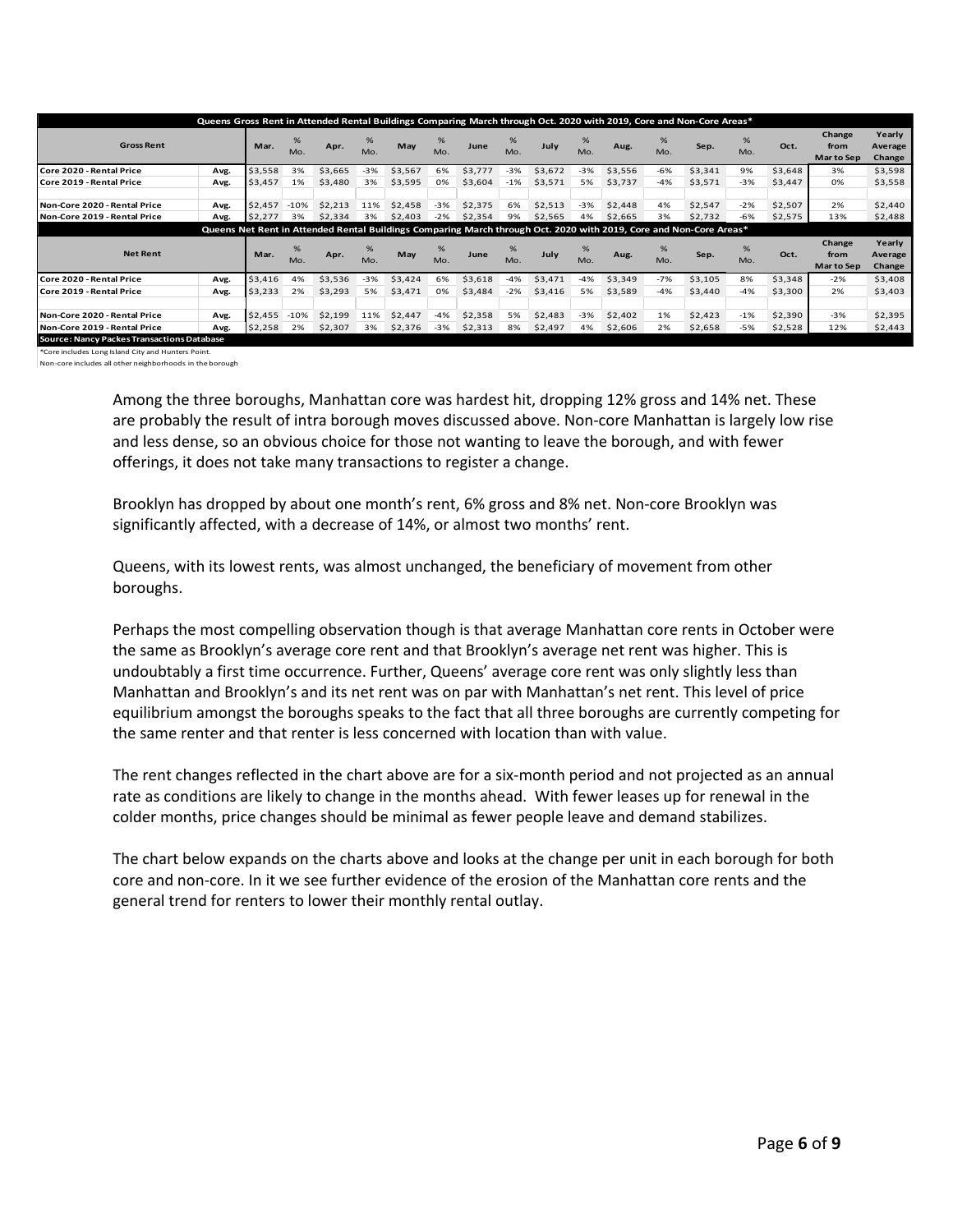|                  |      |                |        | Core   | Non-Core |            |  |  |  |
|------------------|------|----------------|--------|--------|----------|------------|--|--|--|
|                  |      |                | Gross  | Net    | Gross    | <b>Net</b> |  |  |  |
|                  |      | $\mathbf 0$    | $-20%$ | $-27%$ | $-13%$   | $-13%$     |  |  |  |
|                  | 2020 | $\mathbf{1}$   | $-20%$ | $-27%$ | $-13%$   | $-22%$     |  |  |  |
|                  |      | $\overline{2}$ | $-23%$ | $-30%$ | 4%       | 0%         |  |  |  |
| <b>Manhattan</b> |      | Avg            | $-21%$ | $-28%$ | 2%       | $-5%$      |  |  |  |
|                  |      | $\mathbf 0$    | 6%     | 6%     | $-18%$   | $-18%$     |  |  |  |
|                  |      | 1              | 3%     | 3%     | 0%       | 0%         |  |  |  |
|                  | 2019 | $\overline{2}$ | 6%     | 6%     | 22%      | 24%        |  |  |  |
|                  |      | Avg            | 5%     | 6%     | 0%       | 1%         |  |  |  |
|                  |      | $\mathbf 0$    | $-5%$  | $-8%$  | $-28%$   | $-30%$     |  |  |  |
|                  | 2020 | 1              | $-10%$ | $-17%$ | $-4%$    | $-1%$      |  |  |  |
|                  |      | 2              | $-9%$  | $-10%$ | $-14%$   | $-15%$     |  |  |  |
| <b>Brooklyn</b>  |      | Avg            | $-5%$  | $-9%$  | $-17%$   | $-16%$     |  |  |  |
|                  |      | $\mathbf 0$    | 6%     | 8%     | 23%      | 21%        |  |  |  |
|                  | 2019 | 1              | 4%     | 5%     | 3%       | 4%         |  |  |  |
|                  |      | $\overline{2}$ | 9%     | 11%    | 7%       | 5%         |  |  |  |
|                  |      | Avg            | 5%     | 7%     | 13%      | 11%        |  |  |  |
|                  |      | $\mathbf 0$    | $-5%$  | $-9%$  | 7%       | 3%         |  |  |  |
|                  | 2020 | 1              | $-9%$  | $-13%$ | $-10%$   | $-13%$     |  |  |  |
|                  |      | $\overline{2}$ | $-3%$  | $-7%$  | 7%       | 1%         |  |  |  |
| <b>Queens</b>    |      | Avg            | 3%     | $-2%$  | 2%       | $-3%$      |  |  |  |
|                  |      | $\mathbf 0$    | 3%     | 5%     | 5%       | 6%         |  |  |  |
|                  | 2019 | 1              | 3%     | 7%     | 3%       | 2%         |  |  |  |
|                  |      | $\overline{2}$ | 5%     | 6%     | 15%      | 12%        |  |  |  |
|                  |      | Avg            | 0%     | 2%     | 13%      | 12%        |  |  |  |

- Manhattan core's uniform across the board unit decreases are not surprising given that it occupied the top of the market by price point for all unit types. Renters in Manhattan showed no discernment in their need to lower their monthly expenses, regardless of the size home they occupy.
- In Brooklyn and Queens core, the one-bedrooms decreased the greatest amount. This reflects patterns we have observed of individuals moving to smaller homes as a cost savings measure. This is supported by the lower rate of decrease seen in Brooklyn and Queens core studios as these unit prices have seen greater support with demand from previous one bedroom renters.
- Similarly, Queens core two bedrooms have fallen the least of any unit type. Again, this reflects the value search of renters who have roommates and are generally the most price sensitive. Queens core two bedrooms are the most affordable of the two-bedroom inventory.
- There is an interesting parallel in Manhattan non-core two-bedroom pricing as it has increased in both Manhattan and Queens. Similarly, the small decrease in Queens core two-bedroom pricing suggests the demand for this unit type by price sensitive renters and that is further supported by the increase in Queens non-core two-bedroom units.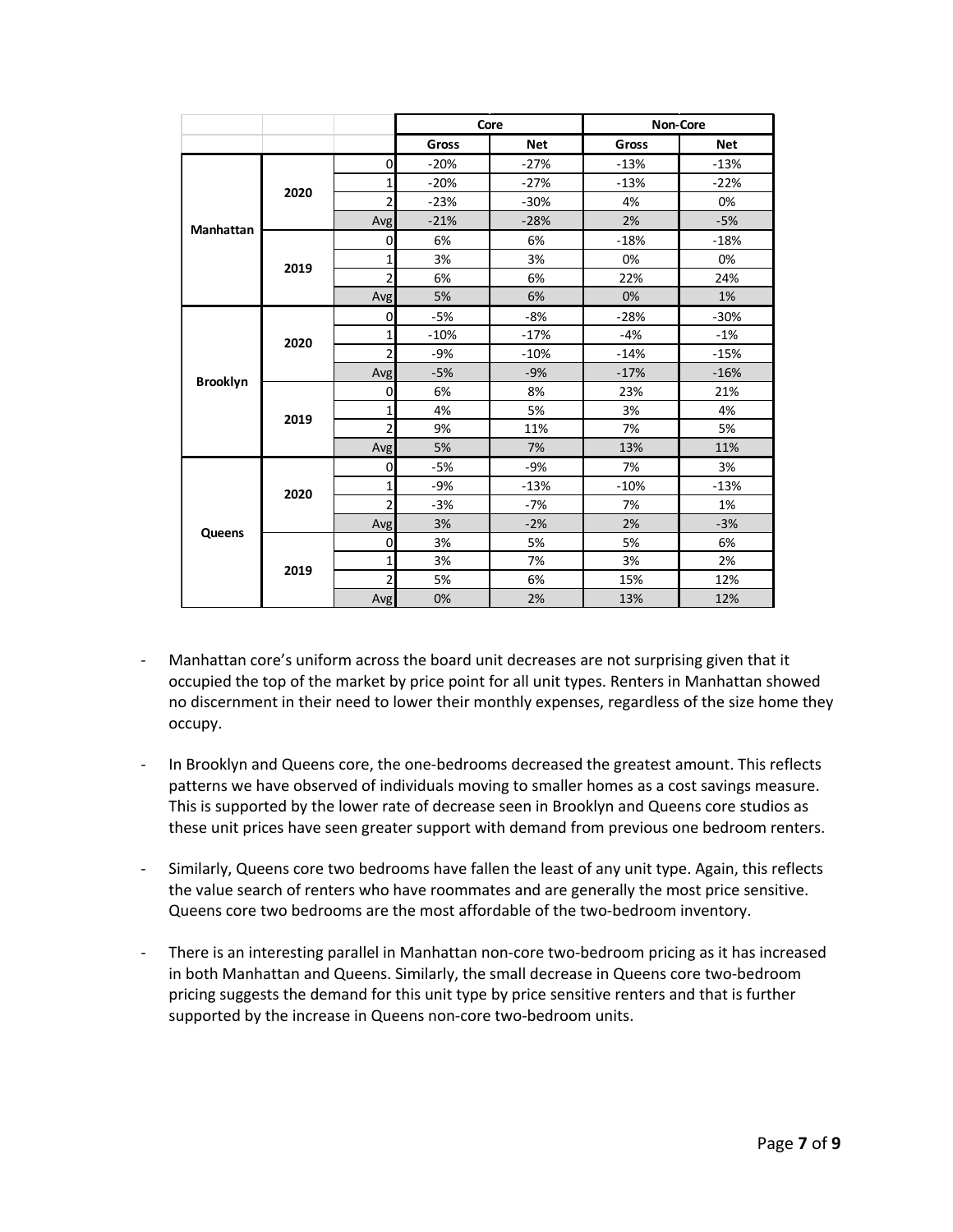## The Vacancy Rate

What these rents do not reflect is the vacancy factor. Recently, the have been reports that the vacancy factor has breached five percent level. In fact, empirical evidence shared by owners of large rental portfolios reflects that the vacancy rate for top quality buildings is between 10 and 20 % or higher. One owner of a Midtown West tower of more than 400 units has gone on record that the vacancy rate there is 35%. Reports estimating 5% do not disclose the data source or methodology and, in light of information many owners are sharing, should be given little weight.

Many renters lost their jobs in April and left the City then. BLS records indicate that in April the City lost 865,000 jobs. Every month since then, renters whose leases are expiring and who are working from home are moving to less expensive units in the boroughs or leaving the City. Monthly renewal rates have, on average, dropped from 60 to 65% to 40 to 45%. The effect has been cumulative, with the vacancy rate rising continuously. There is no floor under current pricing. Renters see increasing concessions and are negotiating aggressively, but they don't realize the backlog of increasing vacant supply. Given the migration and without new jobs, there are not enough people to fill the vacancies. These pressures should lessen over the fall and winter months as fewer leases expire and offices repopulate.

Since rent regulation hinges, in part, on the vacancy rate, and since, apparently, no reliable metric currently exists, owners might consider sharing this data, as hotel owners did with room rates, to provide government with an accurate estimate of the vacancy factor.

By tracking Post Office data monthly, we will be able to determine when the exodus and inter and intraborough movement slows to a level similar to prior years. That will enable us to begin to chart the recovery, just as job gains help to project the recovery in any job loss recessions. In the Covid induced recession, the industries that supply demand for luxury rental and sale housing were affected by job losses. But, in an expanding economy, 150,000 jobs would typically be regained in a few months. Unfortunately, those at a lower level in the income spectrum have been most deeply affected: workers in hospitality and retail. New venues need to be created in vacant retail spaces providing new jobs for those that were lost.

### Where We Are Now

Unlike past recessions resulting from corrections in financial markets, Covid has had a similar effect in causing job losses resulting from uncertainty, business closures and travel disruptions. In addition, it has caused a very large migration away from the City by those who are employed. The resulting loss of demand has been cumulative, month after month, with renters leaving the City at lease expiration. This trend can be expected to reverse in the coming months, as offices restaff and renewals decrease over the fall and winter months. There will be more renters in the City, but they may not pay the premium to live closer to the office while working part time from home.

From the pandemic there have emerged two trends: density concerns and testing the efficiency of working from home {WFH}. Density concerns should largely disappear along with the disease, although the trauma may leave lasting residues in the form of a new standard for personal space. While it persists, however, companies are altering existing office space to allow for social distancing and the result is that a significant percentage of employees are working from home some of the time.